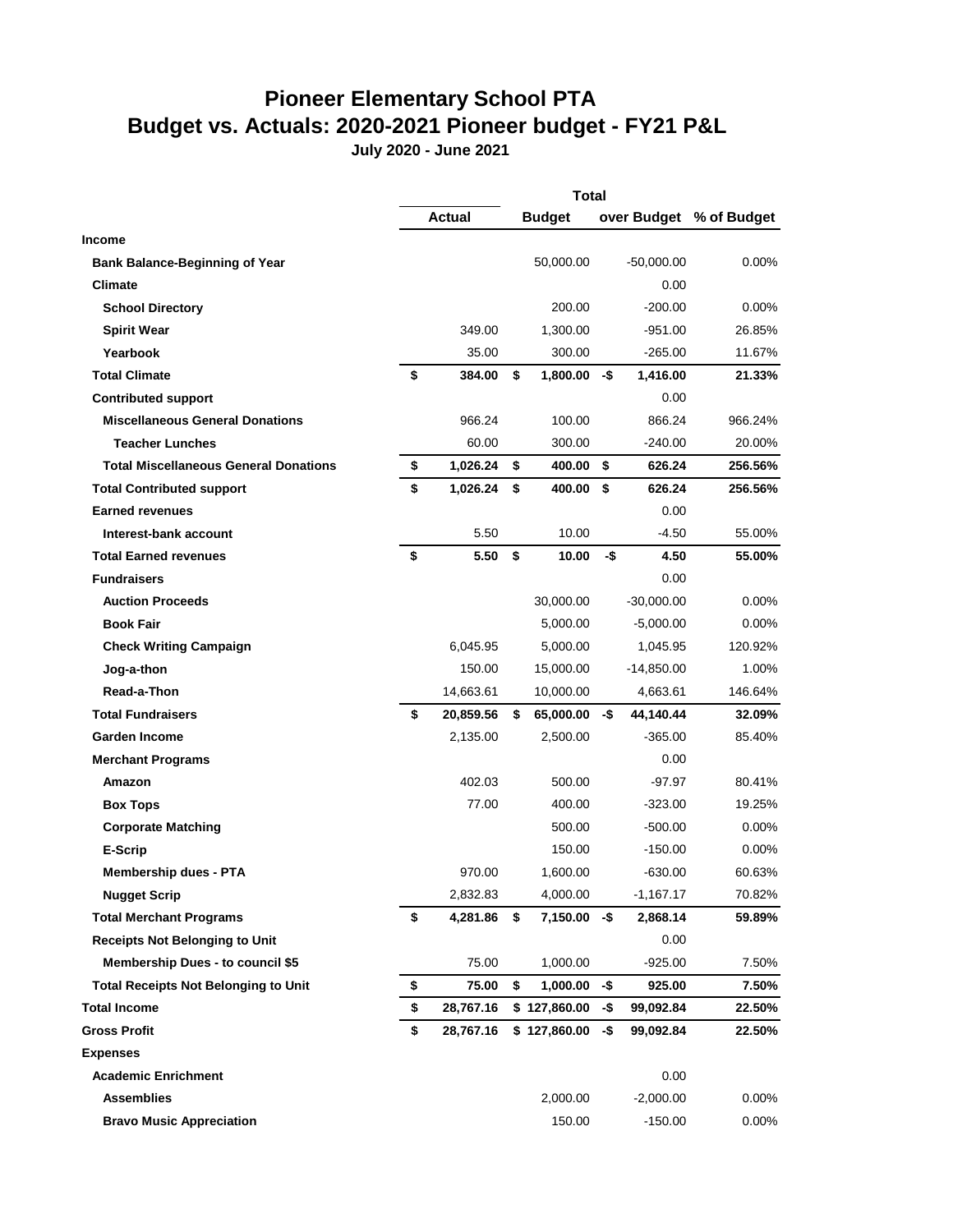| <b>Fine Art Supplies</b>                                                       |                 | 500.00                |     | $-500.00$           | 0.00%    |
|--------------------------------------------------------------------------------|-----------------|-----------------------|-----|---------------------|----------|
| Garden Program                                                                 | 1,062.35        | 5,400.00              |     | $-4,337.65$         | 19.67%   |
| <b>Julius Ceasar Day</b>                                                       |                 | 100.00                |     | $-100.00$           | 0.00%    |
| <b>PACE (Chess Club/Star Nova)</b>                                             |                 | 1,000.00              |     | $-1,000.00$         | $0.00\%$ |
| <b>PE Program</b>                                                              |                 | 1,000.00              |     | $-1,000.00$         | 0.00%    |
| <b>School Play</b>                                                             | 2,449.00        | 3,000.00              |     | $-551.00$           | 81.63%   |
| <b>Science Subscription</b>                                                    | 741.51          | 742.00                |     | -0.49               | 99.93%   |
| <b>Walker Creek Transportation</b>                                             |                 | 6,600.00              |     | $-6,600.00$         | 0.00%    |
| <b>Total Academic Enrichment</b>                                               | \$<br>4,252.86  | \$<br>20,492.00 -\$   |     | 16,239.14           | 20.75%   |
| <b>Academic Support</b>                                                        |                 |                       |     | 0.00                |          |
| <b>CAASPP Testing Snacks (Star)</b>                                            |                 | 300.00                |     | $-300.00$           | 0.00%    |
| <b>Reading Counts Subscription Fee</b>                                         | 372.80          | 500.00                |     | -127.20             | 74.56%   |
| <b>Supplemental Classified Hours</b>                                           | 10,000.00       | 10,000.00             |     | 0.00                | 100.00%  |
| <b>Total Academic Support</b>                                                  | \$<br>10,372.80 | \$<br>$10,800.00 - $$ |     | 427.20              | 96.04%   |
| <b>Adminstrative expenses</b>                                                  |                 |                       |     | $0.00\,$            |          |
| <b>Accountant</b>                                                              | 500.00          | 500.00                |     | 0.00                | 100.00%  |
| <b>Administrative Expenses-Other</b>                                           | 54.07           | 250.00                |     | $-195.93$           | 21.63%   |
| <b>Bank Fees</b>                                                               |                 | 50.00                 |     | -50.00              | 0.00%    |
| <b>Financial Software</b>                                                      |                 | 300.00                |     | $-300.00$           | 0.00%    |
| Insurance - non-employee                                                       | 258.00          | 258.00                |     | 0.00                | 100.00%  |
| <b>Membership Supplies</b>                                                     | 44.00           | 400.00                |     | $-356.00$           | 11.00%   |
| website domain                                                                 | 113.95          | 150.00                |     | $-36.05$            | 75.97%   |
| <b>Total Adminstrative expenses</b>                                            | \$<br>970.02    | \$<br>1,908.00        | -\$ | 937.98              | 50.84%   |
| <b>Climate -Expenses</b>                                                       |                 |                       |     | 0.00                |          |
| <b>Bike To School Program-Active4Me</b>                                        |                 | 800.00                |     | $-800.00$           | 0.00%    |
| <b>Distance Learning Support</b>                                               | 6,633.19        | 10,290.00             |     | $-3,656.81$         | 64.46%   |
| <b>Intramural Supervisor 1</b>                                                 | 3,000.00        | 3,000.00              |     | 0.00                | 100.00%  |
| <b>Intramural Supervisor 2</b>                                                 | 5,000.00        | 5,000.00              |     | 0.00                | 100.00%  |
| <b>Parent Education</b>                                                        | 500.00          | 550.00                |     | $-50.00$            | 90.91%   |
| <b>Red Ribbon Week</b>                                                         |                 | 20.00                 |     | $-20.00$            | $0.00\%$ |
| <b>Spirit Wear</b>                                                             |                 | 1,500.00              |     | $-1,500.00$         | 0.00%    |
| <b>Student Council</b>                                                         |                 | 100.00                |     | $-100.00$           | 0.00%    |
| Yearbook                                                                       | 140.62          | 1,000.00              |     | -859.38             | 14.06%   |
| <b>Total Climate - Expenses</b>                                                | \$<br>15,273.81 | \$<br>$22,260.00 - $$ |     | 6,986.19            | 68.62%   |
| <b>Community Events - Expenses</b>                                             |                 |                       |     | 0.00                |          |
| <b>Fall Festival (COGS)</b>                                                    |                 | 200.00                |     | $-200.00$           | 0.00%    |
| <b>Movie Night</b>                                                             |                 | 300.00                |     | $-300.00$           | 0.00%    |
| <b>Science Night</b>                                                           |                 | 100.00                |     | $-100.00$           | 0.00%    |
| <b>Spring Fling</b>                                                            |                 | 200.00                |     | $-200.00$           | 0.00%    |
| <b>Total Community Events - Expenses</b>                                       | \$<br>0.00      | \$<br>$800.00 - $$    |     | 800.00              | $0.00\%$ |
| <b>Disbursements Not Belonging to Unit</b>                                     |                 |                       |     | 0.00                |          |
| <b>Membership Dues - to Council \$5</b>                                        | 85.00           | \$<br>1,000.00        |     | $-915.00$           | 8.50%    |
| <b>Total Disbursements Not Belonging to Unit</b><br><b>Earmarked PTA Funds</b> | \$<br>85.00     | $1,000.00 - $$        |     | 915.00              | 8.50%    |
| Walker Creek Class Funds (2020)                                                | 2,250.00        | 9,000.00              |     | 0.00<br>$-6,750.00$ | 25.00%   |
| <b>Walker Creek Class Funds (2021)</b>                                         |                 | 8,400.00              |     | $-8,400.00$         | 0.00%    |
| <b>Total Earmarked PTA Funds</b>                                               | \$<br>2,250.00  | \$                    | -\$ |                     | 12.93%   |
|                                                                                |                 | 17,400.00             |     | 15,150.00           |          |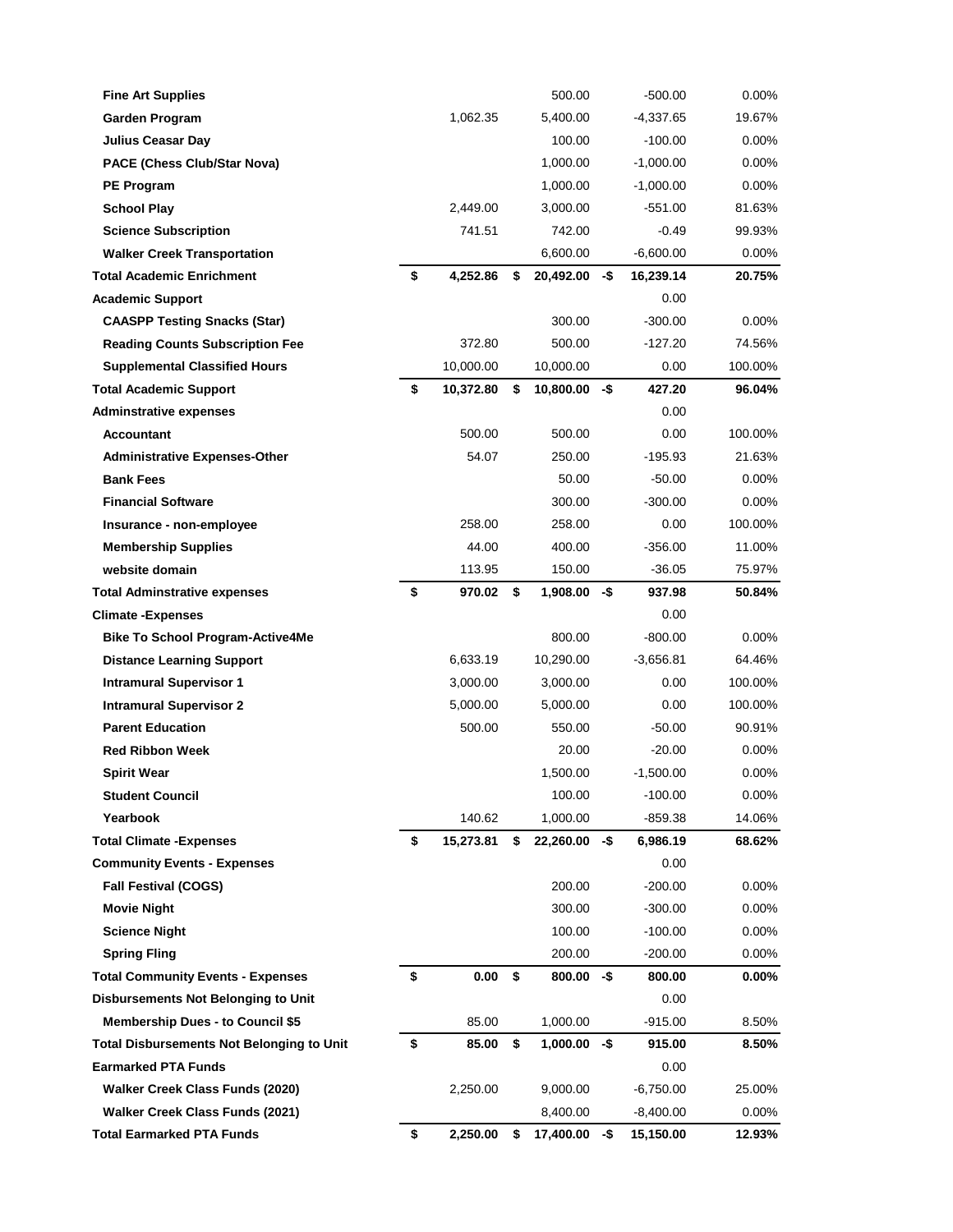| Library<br>3,000.00<br>3,000.00<br>0.00<br>100.00%<br>1,000.00<br>1,000.00<br>100.00%<br><b>Recess Equipment</b><br>0.00<br>\$<br><b>Total Facilities</b><br>\$<br>4,000.00 \$<br>4,000.00<br>0.00<br>100.00%<br><b>Fundraisers - Expenses</b><br>0.00<br><b>Auction (COGS)</b><br>0.00<br>10,000.00<br>$-10,000.00$<br>0.00%<br><b>Auction Costs</b><br>\$<br><b>Total Auction (COGS)</b><br>0.00<br>\$<br>10,000.00<br>10,000.00<br>$0.00\%$<br>-\$<br>Book Fair (COGS)<br>8,000.00<br>$-8,000.00$<br>$0.00\%$<br>50.00<br>0.00%<br><b>Box Tops (COGS)</b><br>$-50.00$<br><b>Escrip/Nugget (COGS)</b><br>50.00<br>$-50.00$<br>0.00%<br>2,998.87<br>$-1.13$<br>99.96%<br>Jog-a-thon (COGS)<br>3,000.00<br>Read-a-Thon (COGS)<br>1,395.00<br>10,000.00<br>$-8,605.00$<br>13.95%<br>\$<br><b>Total Fundraisers - Expenses</b><br>\$<br>-\$<br>14.13%<br>4,393.87<br>31,100.00<br>26,706.13<br><b>Hospitality</b><br>0.00<br><b>Back to School Lunch</b><br>$-211.64$<br>288.36<br>500.00<br>57.67%<br><b>GM Meet &amp; Greet</b><br>69.72<br>100.00<br>$-30.28$<br>69.72%<br>1,328.38<br>$-71.62$<br>P/T Conf Wk Lunch (2)<br>1,400.00<br>94.88%<br>500.00<br>500.00<br>100.00%<br><b>Teacher Appreciation Wk.Lunch</b><br>0.00<br>\$<br>313.54<br>\$<br>2,500.00<br>-\$<br><b>Total Hospitality</b><br>2,186.46<br>87.46%<br><b>Scholarships</b><br>0.00<br>500.00<br>$-500.00$<br><b>Walker Creek Scholarship</b><br>$0.00\%$<br>Yearbook<br>150.00<br>$-150.00$<br>0.00%<br>\$<br>0.00<br>\$<br><b>Total Scholarships</b><br>$650.00 - $$<br>650.00<br>$0.00\%$<br><b>Teacher Funds</b><br>0.00<br>100.00<br>100.00<br>Benge, Debbie<br>0.00<br>100.00%<br>Campbell, Janell<br>500.00<br>500.00<br>0.00<br>100.00%<br>Caridi, Ann Marie<br>500.00<br>500.00<br>100.00%<br>0.00<br>350.00<br><b>Childers, Kasey SS RSP</b><br>350.00<br>0.00<br>100.00%<br>500.00<br>500.00<br>Cooper, Kelly<br>0.00<br>100.00%<br>388.73<br>500.00<br>$-111.27$<br>77.75%<br>Cosgrove, Pam<br>375.24<br>500.00<br>-124.76<br>75.05%<br>Daugherty, Scott<br>DeUlloa, Peggy/Patchett, Kim<br>286.30<br>500.00<br>$-213.70$<br>57.26%<br><b>Fields, Laurel</b><br>500.00<br>500.00<br>0.00<br>100.00%<br>Fingerman, Len<br>$-103.61$<br>396.39<br>500.00<br>79.28%<br>250.00<br>0.00%<br><b>Fullington, Zachary</b><br>$-250.00$<br>Greaves, Mary Science 4th<br>250.00<br>250.00<br>0.00<br>100.00%<br>Jimenez-Pepper, Ashley<br>500.00<br>500.00<br>0.00<br>100.00%<br>Johnson, Tara<br>500.00<br>500.00<br>0.00<br>100.00%<br>Keller, Grace<br>500.00<br>500.00<br>0.00<br>100.00%<br>Leverone, Lauren<br>500.00<br>500.00<br>0.00<br>100.00%<br><b>Mariano, Nick SSOT</b><br>250.00<br>$-250.00$<br>$0.00\%$<br>500.00<br>500.00<br><b>Matthews, Melody SS Science</b><br>0.00<br>100.00%<br>McLeod, Larsen<br>250.00<br>250.00<br>0.00<br>100.00%<br>Moore, Priscilla SS Inclusion<br>500.00<br>500.00<br>0.00<br>100.00%<br>Pesmark, Christine<br>500.00<br>500.00<br>0.00<br>100.00%<br>Powell, Kristy<br>493.35<br>500.00<br>$-6.65$<br>98.67% | <b>Facilities</b> |  |  | 0.00 |  |
|---------------------------------------------------------------------------------------------------------------------------------------------------------------------------------------------------------------------------------------------------------------------------------------------------------------------------------------------------------------------------------------------------------------------------------------------------------------------------------------------------------------------------------------------------------------------------------------------------------------------------------------------------------------------------------------------------------------------------------------------------------------------------------------------------------------------------------------------------------------------------------------------------------------------------------------------------------------------------------------------------------------------------------------------------------------------------------------------------------------------------------------------------------------------------------------------------------------------------------------------------------------------------------------------------------------------------------------------------------------------------------------------------------------------------------------------------------------------------------------------------------------------------------------------------------------------------------------------------------------------------------------------------------------------------------------------------------------------------------------------------------------------------------------------------------------------------------------------------------------------------------------------------------------------------------------------------------------------------------------------------------------------------------------------------------------------------------------------------------------------------------------------------------------------------------------------------------------------------------------------------------------------------------------------------------------------------------------------------------------------------------------------------------------------------------------------------------------------------------------------------------------------------------------------------------------------------------------------------------------------------------------------------------------------------------------------------------------------------------------------------------------------------------------------------------------------------------------------------------------------------------------------------------------------------------------------------------------------------------------------------------------------------------------|-------------------|--|--|------|--|
|                                                                                                                                                                                                                                                                                                                                                                                                                                                                                                                                                                                                                                                                                                                                                                                                                                                                                                                                                                                                                                                                                                                                                                                                                                                                                                                                                                                                                                                                                                                                                                                                                                                                                                                                                                                                                                                                                                                                                                                                                                                                                                                                                                                                                                                                                                                                                                                                                                                                                                                                                                                                                                                                                                                                                                                                                                                                                                                                                                                                                                       |                   |  |  |      |  |
|                                                                                                                                                                                                                                                                                                                                                                                                                                                                                                                                                                                                                                                                                                                                                                                                                                                                                                                                                                                                                                                                                                                                                                                                                                                                                                                                                                                                                                                                                                                                                                                                                                                                                                                                                                                                                                                                                                                                                                                                                                                                                                                                                                                                                                                                                                                                                                                                                                                                                                                                                                                                                                                                                                                                                                                                                                                                                                                                                                                                                                       |                   |  |  |      |  |
|                                                                                                                                                                                                                                                                                                                                                                                                                                                                                                                                                                                                                                                                                                                                                                                                                                                                                                                                                                                                                                                                                                                                                                                                                                                                                                                                                                                                                                                                                                                                                                                                                                                                                                                                                                                                                                                                                                                                                                                                                                                                                                                                                                                                                                                                                                                                                                                                                                                                                                                                                                                                                                                                                                                                                                                                                                                                                                                                                                                                                                       |                   |  |  |      |  |
|                                                                                                                                                                                                                                                                                                                                                                                                                                                                                                                                                                                                                                                                                                                                                                                                                                                                                                                                                                                                                                                                                                                                                                                                                                                                                                                                                                                                                                                                                                                                                                                                                                                                                                                                                                                                                                                                                                                                                                                                                                                                                                                                                                                                                                                                                                                                                                                                                                                                                                                                                                                                                                                                                                                                                                                                                                                                                                                                                                                                                                       |                   |  |  |      |  |
|                                                                                                                                                                                                                                                                                                                                                                                                                                                                                                                                                                                                                                                                                                                                                                                                                                                                                                                                                                                                                                                                                                                                                                                                                                                                                                                                                                                                                                                                                                                                                                                                                                                                                                                                                                                                                                                                                                                                                                                                                                                                                                                                                                                                                                                                                                                                                                                                                                                                                                                                                                                                                                                                                                                                                                                                                                                                                                                                                                                                                                       |                   |  |  |      |  |
|                                                                                                                                                                                                                                                                                                                                                                                                                                                                                                                                                                                                                                                                                                                                                                                                                                                                                                                                                                                                                                                                                                                                                                                                                                                                                                                                                                                                                                                                                                                                                                                                                                                                                                                                                                                                                                                                                                                                                                                                                                                                                                                                                                                                                                                                                                                                                                                                                                                                                                                                                                                                                                                                                                                                                                                                                                                                                                                                                                                                                                       |                   |  |  |      |  |
|                                                                                                                                                                                                                                                                                                                                                                                                                                                                                                                                                                                                                                                                                                                                                                                                                                                                                                                                                                                                                                                                                                                                                                                                                                                                                                                                                                                                                                                                                                                                                                                                                                                                                                                                                                                                                                                                                                                                                                                                                                                                                                                                                                                                                                                                                                                                                                                                                                                                                                                                                                                                                                                                                                                                                                                                                                                                                                                                                                                                                                       |                   |  |  |      |  |
|                                                                                                                                                                                                                                                                                                                                                                                                                                                                                                                                                                                                                                                                                                                                                                                                                                                                                                                                                                                                                                                                                                                                                                                                                                                                                                                                                                                                                                                                                                                                                                                                                                                                                                                                                                                                                                                                                                                                                                                                                                                                                                                                                                                                                                                                                                                                                                                                                                                                                                                                                                                                                                                                                                                                                                                                                                                                                                                                                                                                                                       |                   |  |  |      |  |
|                                                                                                                                                                                                                                                                                                                                                                                                                                                                                                                                                                                                                                                                                                                                                                                                                                                                                                                                                                                                                                                                                                                                                                                                                                                                                                                                                                                                                                                                                                                                                                                                                                                                                                                                                                                                                                                                                                                                                                                                                                                                                                                                                                                                                                                                                                                                                                                                                                                                                                                                                                                                                                                                                                                                                                                                                                                                                                                                                                                                                                       |                   |  |  |      |  |
|                                                                                                                                                                                                                                                                                                                                                                                                                                                                                                                                                                                                                                                                                                                                                                                                                                                                                                                                                                                                                                                                                                                                                                                                                                                                                                                                                                                                                                                                                                                                                                                                                                                                                                                                                                                                                                                                                                                                                                                                                                                                                                                                                                                                                                                                                                                                                                                                                                                                                                                                                                                                                                                                                                                                                                                                                                                                                                                                                                                                                                       |                   |  |  |      |  |
|                                                                                                                                                                                                                                                                                                                                                                                                                                                                                                                                                                                                                                                                                                                                                                                                                                                                                                                                                                                                                                                                                                                                                                                                                                                                                                                                                                                                                                                                                                                                                                                                                                                                                                                                                                                                                                                                                                                                                                                                                                                                                                                                                                                                                                                                                                                                                                                                                                                                                                                                                                                                                                                                                                                                                                                                                                                                                                                                                                                                                                       |                   |  |  |      |  |
|                                                                                                                                                                                                                                                                                                                                                                                                                                                                                                                                                                                                                                                                                                                                                                                                                                                                                                                                                                                                                                                                                                                                                                                                                                                                                                                                                                                                                                                                                                                                                                                                                                                                                                                                                                                                                                                                                                                                                                                                                                                                                                                                                                                                                                                                                                                                                                                                                                                                                                                                                                                                                                                                                                                                                                                                                                                                                                                                                                                                                                       |                   |  |  |      |  |
|                                                                                                                                                                                                                                                                                                                                                                                                                                                                                                                                                                                                                                                                                                                                                                                                                                                                                                                                                                                                                                                                                                                                                                                                                                                                                                                                                                                                                                                                                                                                                                                                                                                                                                                                                                                                                                                                                                                                                                                                                                                                                                                                                                                                                                                                                                                                                                                                                                                                                                                                                                                                                                                                                                                                                                                                                                                                                                                                                                                                                                       |                   |  |  |      |  |
|                                                                                                                                                                                                                                                                                                                                                                                                                                                                                                                                                                                                                                                                                                                                                                                                                                                                                                                                                                                                                                                                                                                                                                                                                                                                                                                                                                                                                                                                                                                                                                                                                                                                                                                                                                                                                                                                                                                                                                                                                                                                                                                                                                                                                                                                                                                                                                                                                                                                                                                                                                                                                                                                                                                                                                                                                                                                                                                                                                                                                                       |                   |  |  |      |  |
|                                                                                                                                                                                                                                                                                                                                                                                                                                                                                                                                                                                                                                                                                                                                                                                                                                                                                                                                                                                                                                                                                                                                                                                                                                                                                                                                                                                                                                                                                                                                                                                                                                                                                                                                                                                                                                                                                                                                                                                                                                                                                                                                                                                                                                                                                                                                                                                                                                                                                                                                                                                                                                                                                                                                                                                                                                                                                                                                                                                                                                       |                   |  |  |      |  |
|                                                                                                                                                                                                                                                                                                                                                                                                                                                                                                                                                                                                                                                                                                                                                                                                                                                                                                                                                                                                                                                                                                                                                                                                                                                                                                                                                                                                                                                                                                                                                                                                                                                                                                                                                                                                                                                                                                                                                                                                                                                                                                                                                                                                                                                                                                                                                                                                                                                                                                                                                                                                                                                                                                                                                                                                                                                                                                                                                                                                                                       |                   |  |  |      |  |
|                                                                                                                                                                                                                                                                                                                                                                                                                                                                                                                                                                                                                                                                                                                                                                                                                                                                                                                                                                                                                                                                                                                                                                                                                                                                                                                                                                                                                                                                                                                                                                                                                                                                                                                                                                                                                                                                                                                                                                                                                                                                                                                                                                                                                                                                                                                                                                                                                                                                                                                                                                                                                                                                                                                                                                                                                                                                                                                                                                                                                                       |                   |  |  |      |  |
|                                                                                                                                                                                                                                                                                                                                                                                                                                                                                                                                                                                                                                                                                                                                                                                                                                                                                                                                                                                                                                                                                                                                                                                                                                                                                                                                                                                                                                                                                                                                                                                                                                                                                                                                                                                                                                                                                                                                                                                                                                                                                                                                                                                                                                                                                                                                                                                                                                                                                                                                                                                                                                                                                                                                                                                                                                                                                                                                                                                                                                       |                   |  |  |      |  |
|                                                                                                                                                                                                                                                                                                                                                                                                                                                                                                                                                                                                                                                                                                                                                                                                                                                                                                                                                                                                                                                                                                                                                                                                                                                                                                                                                                                                                                                                                                                                                                                                                                                                                                                                                                                                                                                                                                                                                                                                                                                                                                                                                                                                                                                                                                                                                                                                                                                                                                                                                                                                                                                                                                                                                                                                                                                                                                                                                                                                                                       |                   |  |  |      |  |
|                                                                                                                                                                                                                                                                                                                                                                                                                                                                                                                                                                                                                                                                                                                                                                                                                                                                                                                                                                                                                                                                                                                                                                                                                                                                                                                                                                                                                                                                                                                                                                                                                                                                                                                                                                                                                                                                                                                                                                                                                                                                                                                                                                                                                                                                                                                                                                                                                                                                                                                                                                                                                                                                                                                                                                                                                                                                                                                                                                                                                                       |                   |  |  |      |  |
|                                                                                                                                                                                                                                                                                                                                                                                                                                                                                                                                                                                                                                                                                                                                                                                                                                                                                                                                                                                                                                                                                                                                                                                                                                                                                                                                                                                                                                                                                                                                                                                                                                                                                                                                                                                                                                                                                                                                                                                                                                                                                                                                                                                                                                                                                                                                                                                                                                                                                                                                                                                                                                                                                                                                                                                                                                                                                                                                                                                                                                       |                   |  |  |      |  |
|                                                                                                                                                                                                                                                                                                                                                                                                                                                                                                                                                                                                                                                                                                                                                                                                                                                                                                                                                                                                                                                                                                                                                                                                                                                                                                                                                                                                                                                                                                                                                                                                                                                                                                                                                                                                                                                                                                                                                                                                                                                                                                                                                                                                                                                                                                                                                                                                                                                                                                                                                                                                                                                                                                                                                                                                                                                                                                                                                                                                                                       |                   |  |  |      |  |
|                                                                                                                                                                                                                                                                                                                                                                                                                                                                                                                                                                                                                                                                                                                                                                                                                                                                                                                                                                                                                                                                                                                                                                                                                                                                                                                                                                                                                                                                                                                                                                                                                                                                                                                                                                                                                                                                                                                                                                                                                                                                                                                                                                                                                                                                                                                                                                                                                                                                                                                                                                                                                                                                                                                                                                                                                                                                                                                                                                                                                                       |                   |  |  |      |  |
|                                                                                                                                                                                                                                                                                                                                                                                                                                                                                                                                                                                                                                                                                                                                                                                                                                                                                                                                                                                                                                                                                                                                                                                                                                                                                                                                                                                                                                                                                                                                                                                                                                                                                                                                                                                                                                                                                                                                                                                                                                                                                                                                                                                                                                                                                                                                                                                                                                                                                                                                                                                                                                                                                                                                                                                                                                                                                                                                                                                                                                       |                   |  |  |      |  |
|                                                                                                                                                                                                                                                                                                                                                                                                                                                                                                                                                                                                                                                                                                                                                                                                                                                                                                                                                                                                                                                                                                                                                                                                                                                                                                                                                                                                                                                                                                                                                                                                                                                                                                                                                                                                                                                                                                                                                                                                                                                                                                                                                                                                                                                                                                                                                                                                                                                                                                                                                                                                                                                                                                                                                                                                                                                                                                                                                                                                                                       |                   |  |  |      |  |
|                                                                                                                                                                                                                                                                                                                                                                                                                                                                                                                                                                                                                                                                                                                                                                                                                                                                                                                                                                                                                                                                                                                                                                                                                                                                                                                                                                                                                                                                                                                                                                                                                                                                                                                                                                                                                                                                                                                                                                                                                                                                                                                                                                                                                                                                                                                                                                                                                                                                                                                                                                                                                                                                                                                                                                                                                                                                                                                                                                                                                                       |                   |  |  |      |  |
|                                                                                                                                                                                                                                                                                                                                                                                                                                                                                                                                                                                                                                                                                                                                                                                                                                                                                                                                                                                                                                                                                                                                                                                                                                                                                                                                                                                                                                                                                                                                                                                                                                                                                                                                                                                                                                                                                                                                                                                                                                                                                                                                                                                                                                                                                                                                                                                                                                                                                                                                                                                                                                                                                                                                                                                                                                                                                                                                                                                                                                       |                   |  |  |      |  |
|                                                                                                                                                                                                                                                                                                                                                                                                                                                                                                                                                                                                                                                                                                                                                                                                                                                                                                                                                                                                                                                                                                                                                                                                                                                                                                                                                                                                                                                                                                                                                                                                                                                                                                                                                                                                                                                                                                                                                                                                                                                                                                                                                                                                                                                                                                                                                                                                                                                                                                                                                                                                                                                                                                                                                                                                                                                                                                                                                                                                                                       |                   |  |  |      |  |
|                                                                                                                                                                                                                                                                                                                                                                                                                                                                                                                                                                                                                                                                                                                                                                                                                                                                                                                                                                                                                                                                                                                                                                                                                                                                                                                                                                                                                                                                                                                                                                                                                                                                                                                                                                                                                                                                                                                                                                                                                                                                                                                                                                                                                                                                                                                                                                                                                                                                                                                                                                                                                                                                                                                                                                                                                                                                                                                                                                                                                                       |                   |  |  |      |  |
|                                                                                                                                                                                                                                                                                                                                                                                                                                                                                                                                                                                                                                                                                                                                                                                                                                                                                                                                                                                                                                                                                                                                                                                                                                                                                                                                                                                                                                                                                                                                                                                                                                                                                                                                                                                                                                                                                                                                                                                                                                                                                                                                                                                                                                                                                                                                                                                                                                                                                                                                                                                                                                                                                                                                                                                                                                                                                                                                                                                                                                       |                   |  |  |      |  |
|                                                                                                                                                                                                                                                                                                                                                                                                                                                                                                                                                                                                                                                                                                                                                                                                                                                                                                                                                                                                                                                                                                                                                                                                                                                                                                                                                                                                                                                                                                                                                                                                                                                                                                                                                                                                                                                                                                                                                                                                                                                                                                                                                                                                                                                                                                                                                                                                                                                                                                                                                                                                                                                                                                                                                                                                                                                                                                                                                                                                                                       |                   |  |  |      |  |
|                                                                                                                                                                                                                                                                                                                                                                                                                                                                                                                                                                                                                                                                                                                                                                                                                                                                                                                                                                                                                                                                                                                                                                                                                                                                                                                                                                                                                                                                                                                                                                                                                                                                                                                                                                                                                                                                                                                                                                                                                                                                                                                                                                                                                                                                                                                                                                                                                                                                                                                                                                                                                                                                                                                                                                                                                                                                                                                                                                                                                                       |                   |  |  |      |  |
|                                                                                                                                                                                                                                                                                                                                                                                                                                                                                                                                                                                                                                                                                                                                                                                                                                                                                                                                                                                                                                                                                                                                                                                                                                                                                                                                                                                                                                                                                                                                                                                                                                                                                                                                                                                                                                                                                                                                                                                                                                                                                                                                                                                                                                                                                                                                                                                                                                                                                                                                                                                                                                                                                                                                                                                                                                                                                                                                                                                                                                       |                   |  |  |      |  |
|                                                                                                                                                                                                                                                                                                                                                                                                                                                                                                                                                                                                                                                                                                                                                                                                                                                                                                                                                                                                                                                                                                                                                                                                                                                                                                                                                                                                                                                                                                                                                                                                                                                                                                                                                                                                                                                                                                                                                                                                                                                                                                                                                                                                                                                                                                                                                                                                                                                                                                                                                                                                                                                                                                                                                                                                                                                                                                                                                                                                                                       |                   |  |  |      |  |
|                                                                                                                                                                                                                                                                                                                                                                                                                                                                                                                                                                                                                                                                                                                                                                                                                                                                                                                                                                                                                                                                                                                                                                                                                                                                                                                                                                                                                                                                                                                                                                                                                                                                                                                                                                                                                                                                                                                                                                                                                                                                                                                                                                                                                                                                                                                                                                                                                                                                                                                                                                                                                                                                                                                                                                                                                                                                                                                                                                                                                                       |                   |  |  |      |  |
|                                                                                                                                                                                                                                                                                                                                                                                                                                                                                                                                                                                                                                                                                                                                                                                                                                                                                                                                                                                                                                                                                                                                                                                                                                                                                                                                                                                                                                                                                                                                                                                                                                                                                                                                                                                                                                                                                                                                                                                                                                                                                                                                                                                                                                                                                                                                                                                                                                                                                                                                                                                                                                                                                                                                                                                                                                                                                                                                                                                                                                       |                   |  |  |      |  |
|                                                                                                                                                                                                                                                                                                                                                                                                                                                                                                                                                                                                                                                                                                                                                                                                                                                                                                                                                                                                                                                                                                                                                                                                                                                                                                                                                                                                                                                                                                                                                                                                                                                                                                                                                                                                                                                                                                                                                                                                                                                                                                                                                                                                                                                                                                                                                                                                                                                                                                                                                                                                                                                                                                                                                                                                                                                                                                                                                                                                                                       |                   |  |  |      |  |
|                                                                                                                                                                                                                                                                                                                                                                                                                                                                                                                                                                                                                                                                                                                                                                                                                                                                                                                                                                                                                                                                                                                                                                                                                                                                                                                                                                                                                                                                                                                                                                                                                                                                                                                                                                                                                                                                                                                                                                                                                                                                                                                                                                                                                                                                                                                                                                                                                                                                                                                                                                                                                                                                                                                                                                                                                                                                                                                                                                                                                                       |                   |  |  |      |  |
|                                                                                                                                                                                                                                                                                                                                                                                                                                                                                                                                                                                                                                                                                                                                                                                                                                                                                                                                                                                                                                                                                                                                                                                                                                                                                                                                                                                                                                                                                                                                                                                                                                                                                                                                                                                                                                                                                                                                                                                                                                                                                                                                                                                                                                                                                                                                                                                                                                                                                                                                                                                                                                                                                                                                                                                                                                                                                                                                                                                                                                       |                   |  |  |      |  |
|                                                                                                                                                                                                                                                                                                                                                                                                                                                                                                                                                                                                                                                                                                                                                                                                                                                                                                                                                                                                                                                                                                                                                                                                                                                                                                                                                                                                                                                                                                                                                                                                                                                                                                                                                                                                                                                                                                                                                                                                                                                                                                                                                                                                                                                                                                                                                                                                                                                                                                                                                                                                                                                                                                                                                                                                                                                                                                                                                                                                                                       |                   |  |  |      |  |
|                                                                                                                                                                                                                                                                                                                                                                                                                                                                                                                                                                                                                                                                                                                                                                                                                                                                                                                                                                                                                                                                                                                                                                                                                                                                                                                                                                                                                                                                                                                                                                                                                                                                                                                                                                                                                                                                                                                                                                                                                                                                                                                                                                                                                                                                                                                                                                                                                                                                                                                                                                                                                                                                                                                                                                                                                                                                                                                                                                                                                                       |                   |  |  |      |  |
|                                                                                                                                                                                                                                                                                                                                                                                                                                                                                                                                                                                                                                                                                                                                                                                                                                                                                                                                                                                                                                                                                                                                                                                                                                                                                                                                                                                                                                                                                                                                                                                                                                                                                                                                                                                                                                                                                                                                                                                                                                                                                                                                                                                                                                                                                                                                                                                                                                                                                                                                                                                                                                                                                                                                                                                                                                                                                                                                                                                                                                       |                   |  |  |      |  |
|                                                                                                                                                                                                                                                                                                                                                                                                                                                                                                                                                                                                                                                                                                                                                                                                                                                                                                                                                                                                                                                                                                                                                                                                                                                                                                                                                                                                                                                                                                                                                                                                                                                                                                                                                                                                                                                                                                                                                                                                                                                                                                                                                                                                                                                                                                                                                                                                                                                                                                                                                                                                                                                                                                                                                                                                                                                                                                                                                                                                                                       |                   |  |  |      |  |
|                                                                                                                                                                                                                                                                                                                                                                                                                                                                                                                                                                                                                                                                                                                                                                                                                                                                                                                                                                                                                                                                                                                                                                                                                                                                                                                                                                                                                                                                                                                                                                                                                                                                                                                                                                                                                                                                                                                                                                                                                                                                                                                                                                                                                                                                                                                                                                                                                                                                                                                                                                                                                                                                                                                                                                                                                                                                                                                                                                                                                                       |                   |  |  |      |  |
|                                                                                                                                                                                                                                                                                                                                                                                                                                                                                                                                                                                                                                                                                                                                                                                                                                                                                                                                                                                                                                                                                                                                                                                                                                                                                                                                                                                                                                                                                                                                                                                                                                                                                                                                                                                                                                                                                                                                                                                                                                                                                                                                                                                                                                                                                                                                                                                                                                                                                                                                                                                                                                                                                                                                                                                                                                                                                                                                                                                                                                       |                   |  |  |      |  |